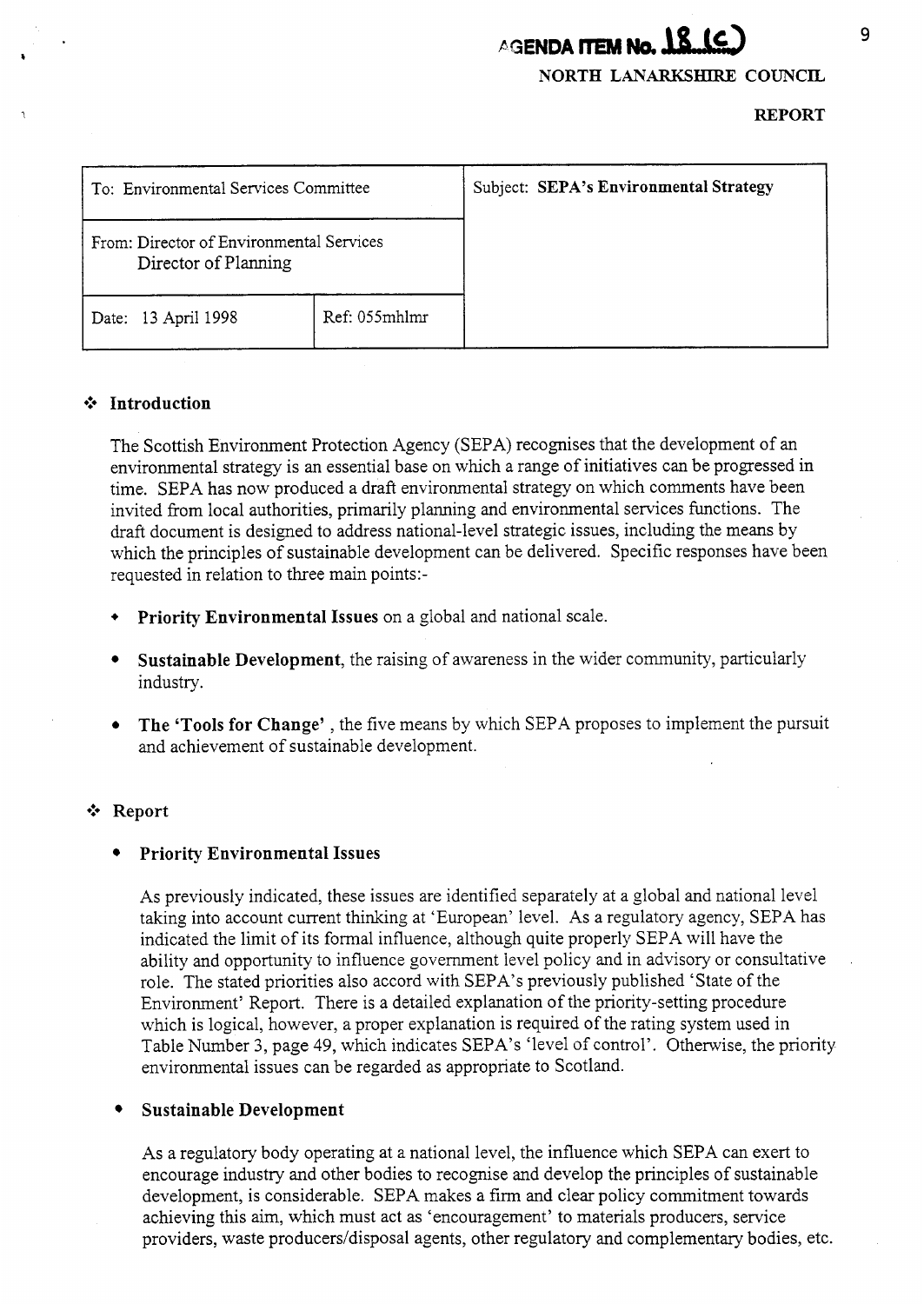However, it is considered imperative that this message and level of commitment must be emphasised in the intended *summary* of this strategic document, which will be issued in 'easy read' form, possibly in June 1998. It is considered critical that the widest community is aware and supports sustainable development in a practical way, as regulation on its own will fail to achieve long-term objectives.

 $\mathcal{L}$ 

### + **Tools for Change**

SEPA recognises that a range of tools and techniques will be necessary to achieve sustainable improvements in environmental standards. The use of these tools etc., either individually or as a combination of methods, will vary according to circumstances. Furthermore, SEPA proposes to use methods which go beyond their regulatory responsibility level, presumably on the basis that prevention is better than cure. These methods can be summarised under the following headings:-

#### ' Statutory Functions

SEPA intends to pursue a policy of firm, fair and well-enforced environmental regulation. SEPA also advocates the acceptance of responsibility for environmental management systems to be placed firmly with industry. It is also recognised that the development of complementary approaches to environmental protection and enhancement is to be encouraged where appropriate.

**Education and Influencing** 

Regulatory agencies require to prioritise the use of resources to perform specified statutory duties. However, education and other means of influencing the wider community is recognised as the means by which environmental improvements can be achieved and sustained on a long-term basis. Other organisations including local authorities, have a major role to play which offers opportunities for partnership, which would permit a pooling of resources and a more efficient and effective use of public resources. The current development of environmental indicators by SEPA must recognise simultaneously the needs of wider community and the strategic objectives of SEPA.

Economic Instruments

As an advisor to government, SEPA proposes to adopt a pragmatic approach to the use of economic instruments to achieve sustainable development. Examples of economic instruments could include the environmental tax on fuel, the landfill tax on waste disposal, trade effluent discharge costs, etc. The 'polluter pays' philosophy continues to be encouraged by SEPA.

The Planning System  $\blacksquare$ 

> The draft document shows a depth of understanding by SEPA of the role of the planning system, principally operated at local authority level, through National Guidance, Development Plans and Development Control. It is considered a priority at this crucial stage of finalising SEPA's environmental strategy, that strong representation is made to formally improve the quality of liaison initiatives and the level of integration between SEPA and the fimctions within local authorities which have complementary powers contained within statute, ie. Planning and Environmental Services functions. In addition, SEPA's role in overviewing operational standards within specific areas allows 'best practice' models to be identified and made available at a national level.